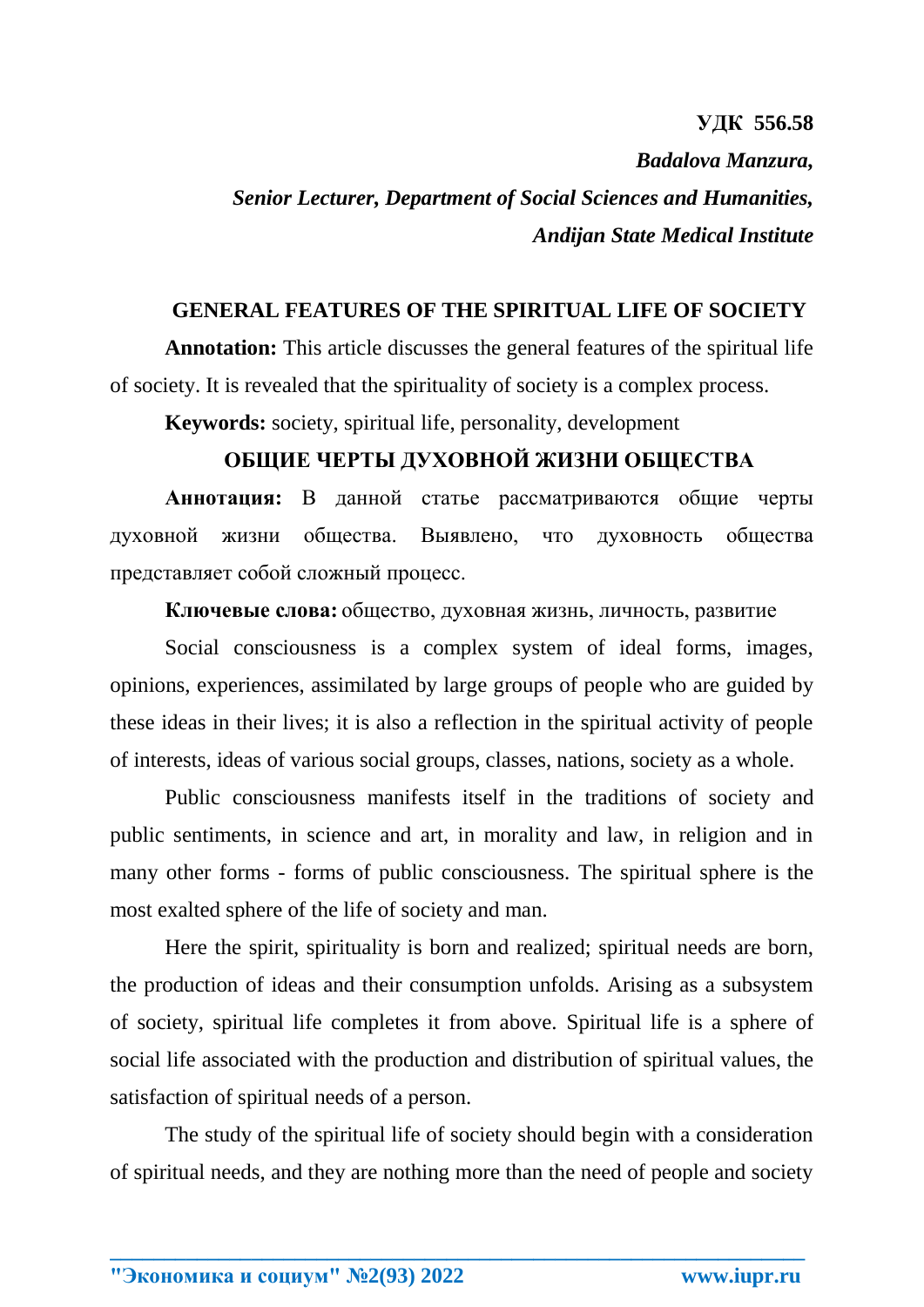in the creation and development of spiritual values, i.e. the need for moral perfection, to satisfy the sense of beauty, in the essential comprehension of the surrounding world. To meet such needs, a branch of spiritual production is formed and functions.

Spiritual needs, unlike material ones, are not biologically set, they are not given (at least in their essence) to a person from birth. The need of the individual to master the world of culture has for him the character of a social necessity, otherwise he will not become a man. Naturally, this need does not arise. It must be formed and developed by the social environment of the individual in the long process of his upbringing and education.

Spiritual (scientific, aesthetic, religious) values express the social nature of a person, as well as the condition of his being. This is a peculiar form of reflection by the public consciousness of the objective tendencies of the development of society. In terms of beauty and ugliness, good and evil, justice, truth, and so on. humanity expresses its attitude to reality and opposes to it a certain ideal state of society, which must be established.

Spiritual production is the production of consciousness in a special social form, carried out by specialized groups of people professionally engaged in skilled mental labor. The result of spiritual production are ideas, theories, spiritual values, and ultimately the person himself.

The most important function of spiritual production is spiritual activity, which is aimed at improving all other spheres of society (economic, political, social). The process of spiritual production will be completed when its product reaches the consumer. Of great importance is such a function of spiritual production as the formation of public opinion.

What is the specificity of spiritual production, its difference from material production? First of all, in the fact that its final product is ideal formations with a number of positive properties. The main one is the general nature of their consumption. There is no such spiritual value that would not ideally be the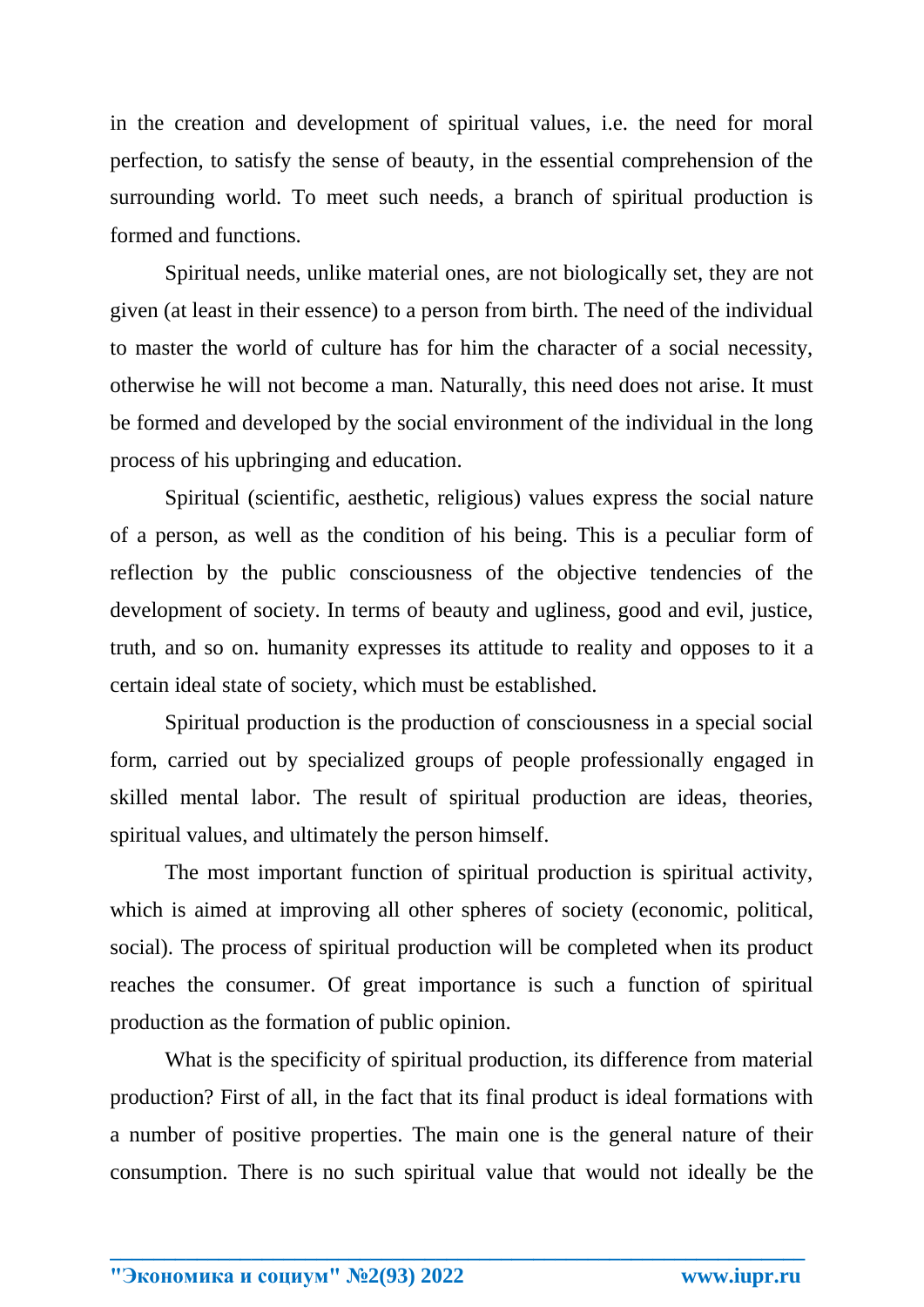property of all. Material wealth is limited. The more people claim them, the less each has to share. With spiritual goods, everything is different - they do not decrease from consumption. On the contrary: the more people master spiritual values, the more likely they are to increase.

Spirituality is a property of the human psyche, consisting in the predominance of moral and intellectual interests over material ones. A spiritually rich person is characterized by high culture, readiness for self-giving and self-development. His spiritual needs prompt him to reflect on the eternal values of being, the meaning of life. Spirituality is the responsibility of a person for himself, his actions, the fate of the Motherland.

The spiritual life of society is formed by such principles as moral, cognitive and aesthetic. These principles give rise to morality and religion, science and philosophy, art and creativity. The spiritual life of a person and society corresponds to such types of spiritual activity as religious, scientific, creative. These types of activities correspond to the three ideals of values that a person aspires to:

- truth is an adequate reflection of reality by the subject, its reproduction as it is outside and independently of consciousness;
- good is a general evaluative concept denoting the positive aspect of human activity, the opposite of evil;

 beauty is a set of qualities that bring pleasure to the eyes and ears of a person.

A person is guided, by virtue of his education and upbringing, by a multitude of values created by previous generations. The true wealth of a person lies in his spiritual world.

The spiritual world of the individual is the social activity of people aimed at the creation, assimilation, preservation and dissemination of the cultural values of society.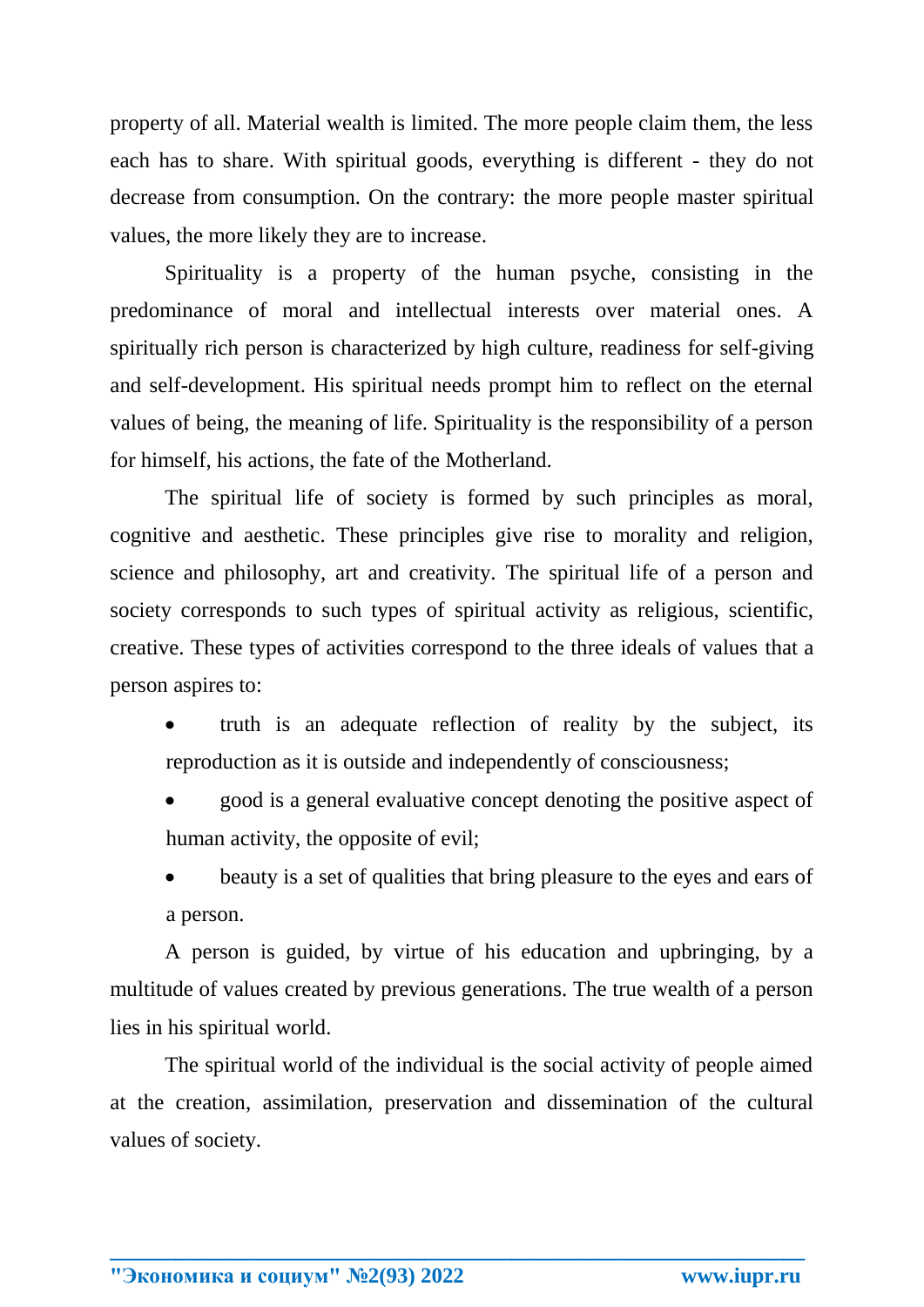The spiritual world of a person includes: knowledge, the senses, needs, capabilities, values, faith, experiences, aspirations, beliefs goals

The spiritual life of a person is expressed in two types of activity:

A person who lives a spiritual life has spirituality. A person who is characterized by spirituality is ready for self-giving and self-development. He draws his main joys in creativity, knowledge, selfless love for other people. This does not mean that such a person refuses ordinary worldly joys and material goods, but they are not valuable in themselves for him, but are only a condition for achieving other, spiritual benefits. Spiritual needs make a person think about the world, the meaning of life, love, kindness, justice, etc.

The most important spiritual value is conscience - as a person's awareness of his duty and responsibility to society and himself. Conscience is a kind of moral self-control.

A spiritually rich person in every possible way resists difficult life circumstances and patiently, overcoming difficulties, suffering, making mistakes and repenting, sows good and eternal things around him. Spiritual wealth does not allow a person to drown out the voice of conscience, dull compassion, pity, lose respect for parents and other moral feelings.

Spiritually rich people are characterized by awareness of their own dignity. Human dignity - respect for a person, based on the recognition of his value as a moral person; respect for oneself based on one's positive qualities.

Self-esteem is a form of self-control, when a person measures himself, his life and actions by the measure of morality. A person with self-esteem is characterized by a genuine interest in another person, the ability to see the best in him and recognize his positive aspects.

**\_\_\_\_\_\_\_\_\_\_\_\_\_\_\_\_\_\_\_\_\_\_\_\_\_\_\_\_\_\_\_\_\_\_\_\_\_\_\_\_\_\_\_\_\_\_\_\_\_\_\_\_\_\_\_\_\_\_\_\_\_\_\_\_**

## **References:**